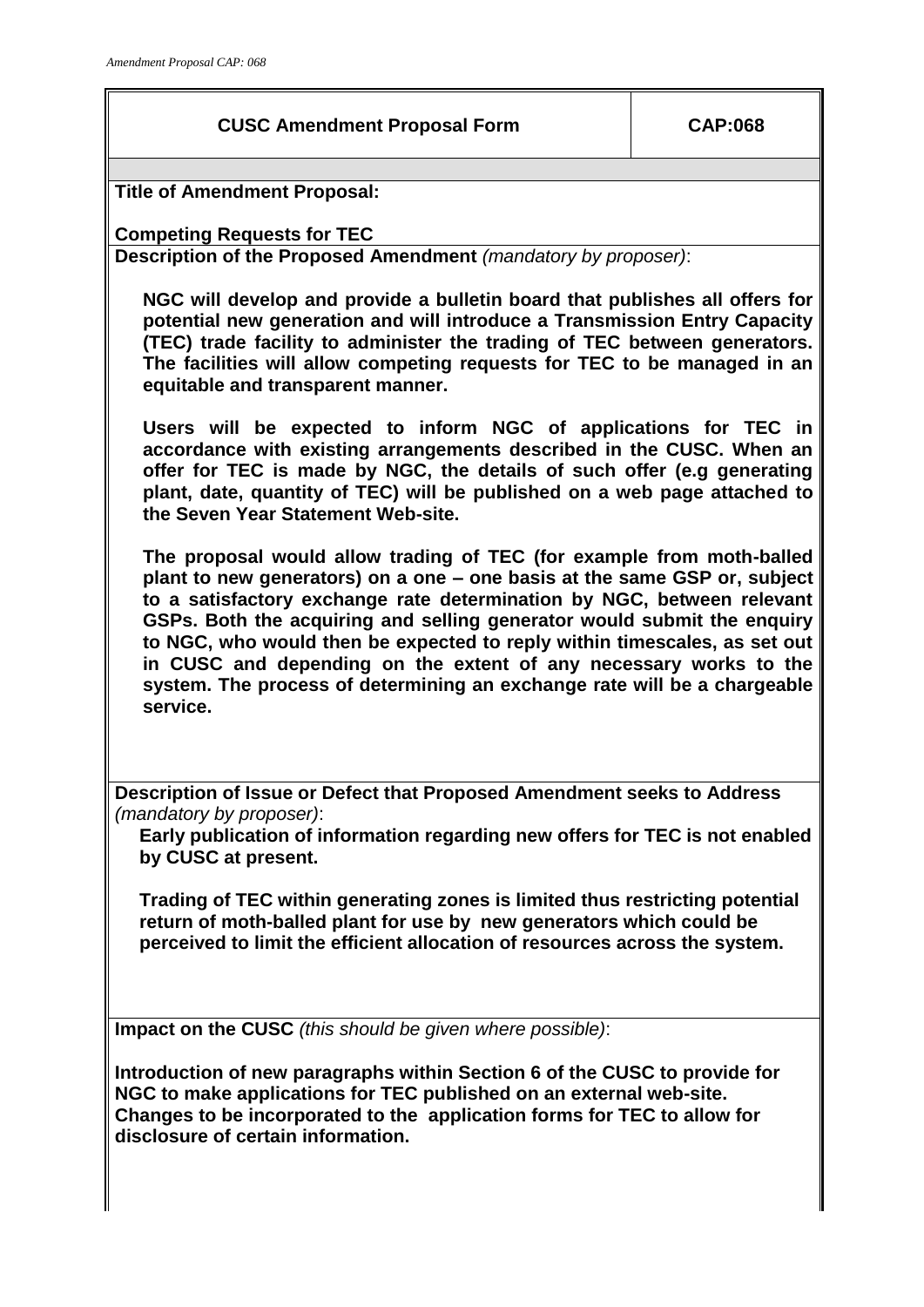**Impact on Core Industry Documentation** *(this should be given where possible)*:

**Although not a core industry document, the above changes will not impact on NGT's Statement of the Use of System Charging Methodology, the calculation of exchange rates and charges for applications for TEC would be via existing charging methodology.** 

**Impact on Computer Systems and Processes used by CUSC Parties** *(this should be given where possible)*:

**Development of bulletin board, via web-based technology. Development of trade facility**

**Details of any Related Modifications to Other Industry Codes** *(where known)*:

**CUSC Amendment Proposal 043 (CAP043): Transmission Access - Definition**

**Justification for Proposed Amendment with Reference to Applicable CUSC Objectives\*\*** *(mandatory by proposer)*:

**This amendment will enable NGC to make better informed decisions in respect of multiple applications for TEC thus promoting more efficient use of the transmission system.** 

**The proposed trade facility would further enable the trading of TEC between generators thus furthering the efficient use of the system and better facilitate competition in the generation and supply of electricity.**

| <b>Details of Proposer:</b><br>Organisation's Name:                                                       | <b>National Grid</b>         |
|-----------------------------------------------------------------------------------------------------------|------------------------------|
| Capacity in which the<br>Amendment is being proposed:<br>(i.e. CUSC Party, BSC Party or<br>"energywatch") | <b>CUSC Party</b>            |
| Details of Proposer's                                                                                     |                              |
| <b>Representative:</b>                                                                                    | <b>Russel Cooper</b>         |
| Name: I                                                                                                   | <b>National Grid Transco</b> |
| Organisation:                                                                                             | 01926 656029                 |
| Telephone Number:                                                                                         | mike.calviou@ngtuk.com       |
| Email Address:                                                                                            |                              |
| <b>Details of Representative's</b>                                                                        |                              |
| Alternate:                                                                                                | <b>Andy Balkwill</b>         |
| Name: I                                                                                                   | <b>National Grid Transco</b> |
| Organisation:                                                                                             | 01926 656144                 |
| Telephone Number:                                                                                         | russell.cooper@ngtuk.com     |
| Email Address:                                                                                            |                              |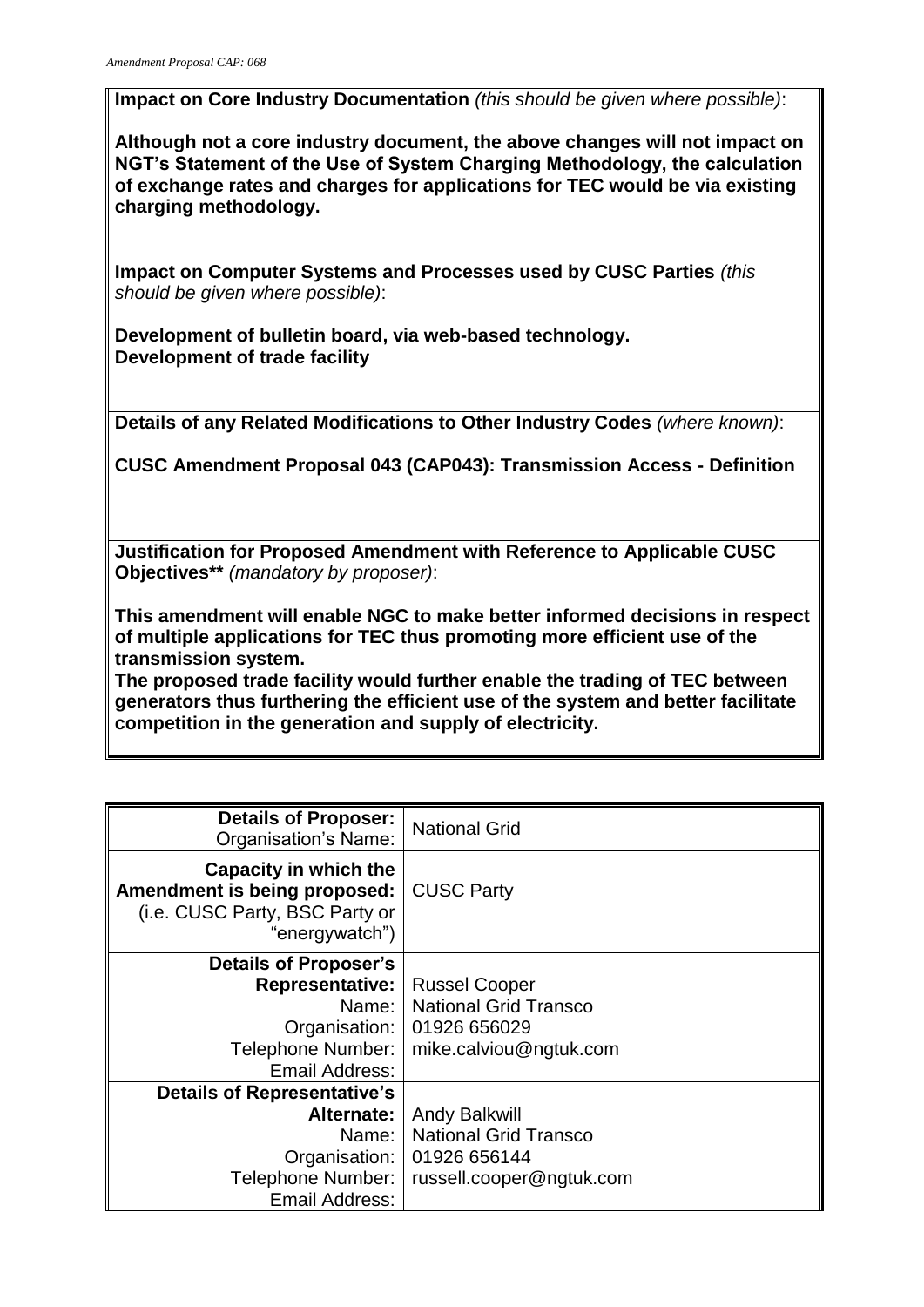# **Attachments (Yes/No): [Yes] If Yes, Title and No. of pages of each Attachment: [Legal Text]**

#### **Notes:**

- 1. Those wishing to propose an Amendment to the CUSC should do so by filling in this "Amendment Proposal Form" that is based on the provisions contained in Section 8.15 of the CUSC. The form seeks to ascertain details about the Amendment Proposal so that the Amendments Panel can determine more clearly whether the proposal should be considered by a Working Group or go straight to wider National Grid Consultation.
- 2. The Panel Secretary will check that the form has been completed, in accordance with the requirements of the CUSC, prior to submitting it to the Panel. If the Panel Secretary accepts the Amendment Proposal form as complete, then he will write back to the Proposer informing him of the reference number for the Amendment Proposal and the date on which the Proposal will be considered by the Panel. If, in the opinion of the Panel Secretary, the form fails to provide the information required in the CUSC, then he may reject the Proposal. The Panel Secretary will inform the Proposer of the rejection and report the matter to the Panel at their next meeting. The Panel can reverse the Panel Secretary's decision and if this happens the Panel Secretary will inform the Proposer.

The completed form should be returned to:

Richard Dunn Panel Secretary Commercial Development National Grid Company plc National Grid House Kirby Corner Road Coventry, CV4 8JY Or via e-mail to: [CUSC.Team@uk.ngrid.com](mailto:CUSC.Team@uk.ngrid.com)

(Participants submitting this form by email will need to send a statement to the effect that the proposer acknowledges that on acceptance of the proposal for consideration by the Amendments Panel, a proposer which is not a CUSC Party shall grant a licence in accordance with Paragraph 8.15.7 of the CUSC. A Proposer that is a CUSC Party shall be deemed to have granted this Licence).

3. Applicable CUSC Objectives\*\* - These are defined within the National Grid Company Transmission Licence under Section C7F, paragraph 15. Reference should be made to this section when considering a proposed amendment.

#### CAP 068 DRAFT LEGAL TEXT

Delete the words "Revision of" from the heading to Paragraph 6.30 of **CUSC** and amend the contents page to Section 6 accordingly.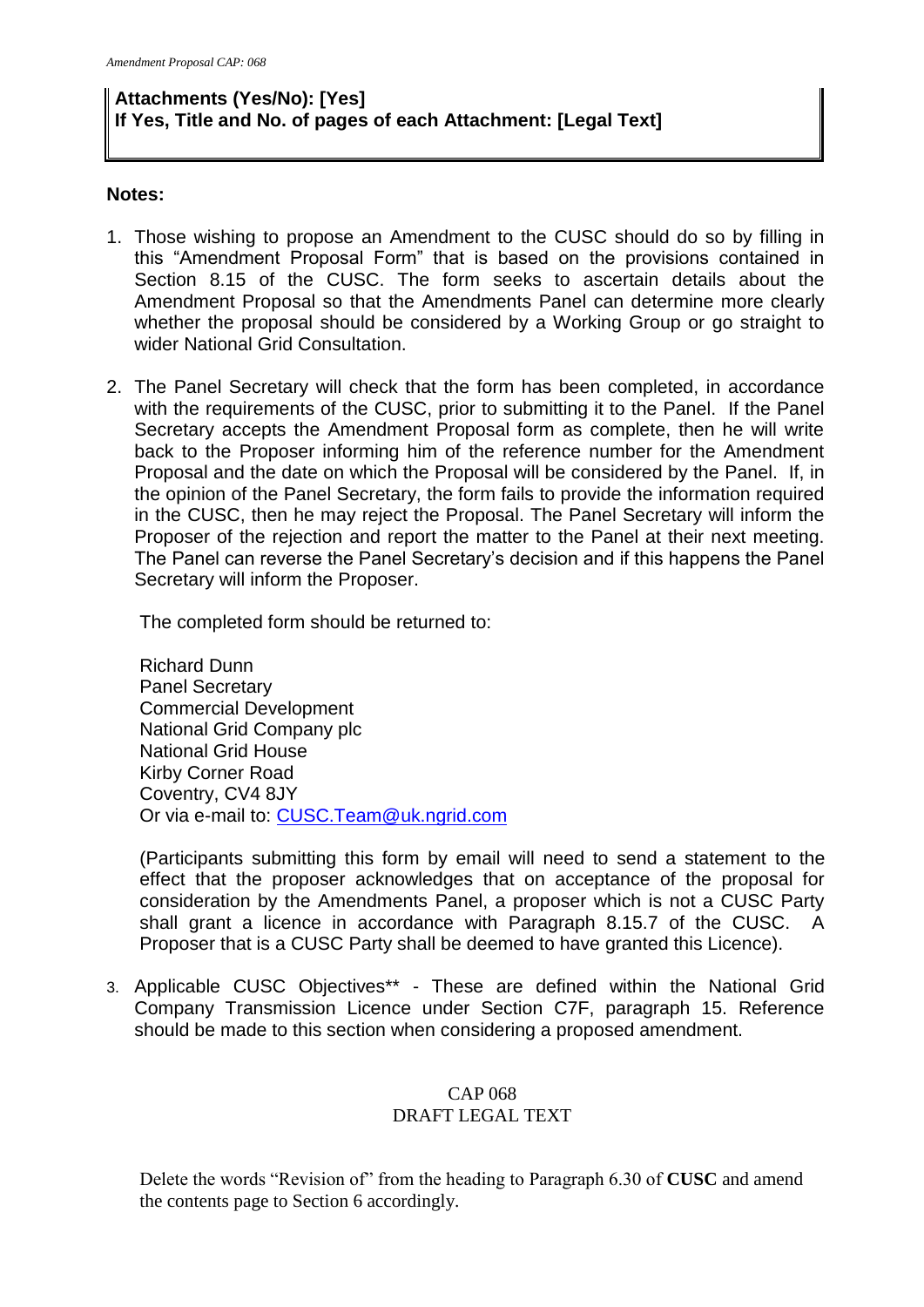Add the following as Paragraph 6.30.3

### 6.30.3 **Exchange Rate Requests**

- 6.30.3.1 **NGC** shall establish and maintain a **TEC Register** published on the **NGC Website** recording the details set out in 6.10.5.2.
- 6.30.3.2 The **TEC Register** shall set out the name of the **Applicant**, the **Connection Site** (or in the case of an **Embedded Generator** site of connection), the **Transmission Entry Capacity** offered, the year of connection to (or in the case of an **Embedded Generator** the year for use of) the **NGC Transmission System** in respect of any outstanding **Connection Offers**, **Use of System Generation Offers** or any **Modification Offers** in respect of a change in a **User's Transmission Entry Capacity**.
- 6.30.3.3 The details of the **Connection Offers, Use of System Generation Offers**  and **Modification Offers** shall be recorded on the **TEC Register** within 5 **Business Days** of such offers being made by **NGC.** The **TEC Register** shall also be updated periodically to remove those cases where a **Connection Offer, Use of System Generation Offers** or **Modification Offer** has been signed or has lapsed.
- 6.30.3.4 Subject to the payment of its **Reasonable Charges, NGC** shall, as soon as reasonably practicable after receipt of an **Exchange Rate Request** calculate the **Exchange Rate**.
- 6.30.3.5 In the event that the parties wish to proceed with a **TEC Trade** on the basis of the **Exchange Rate** then the **Applicant** shall notify **NGC** and **NGC** shall revise the **Applicants Connection Offer, Use of System Generation Offer**  or **Modification Offer** (as appropriate) to reflect and conditional upon such **TEC Trade.** This revised offer shall remain open for acceptance by the **User** for the remainder of the original offer period.

The following new definitions shall be added to Section 11 of CUSC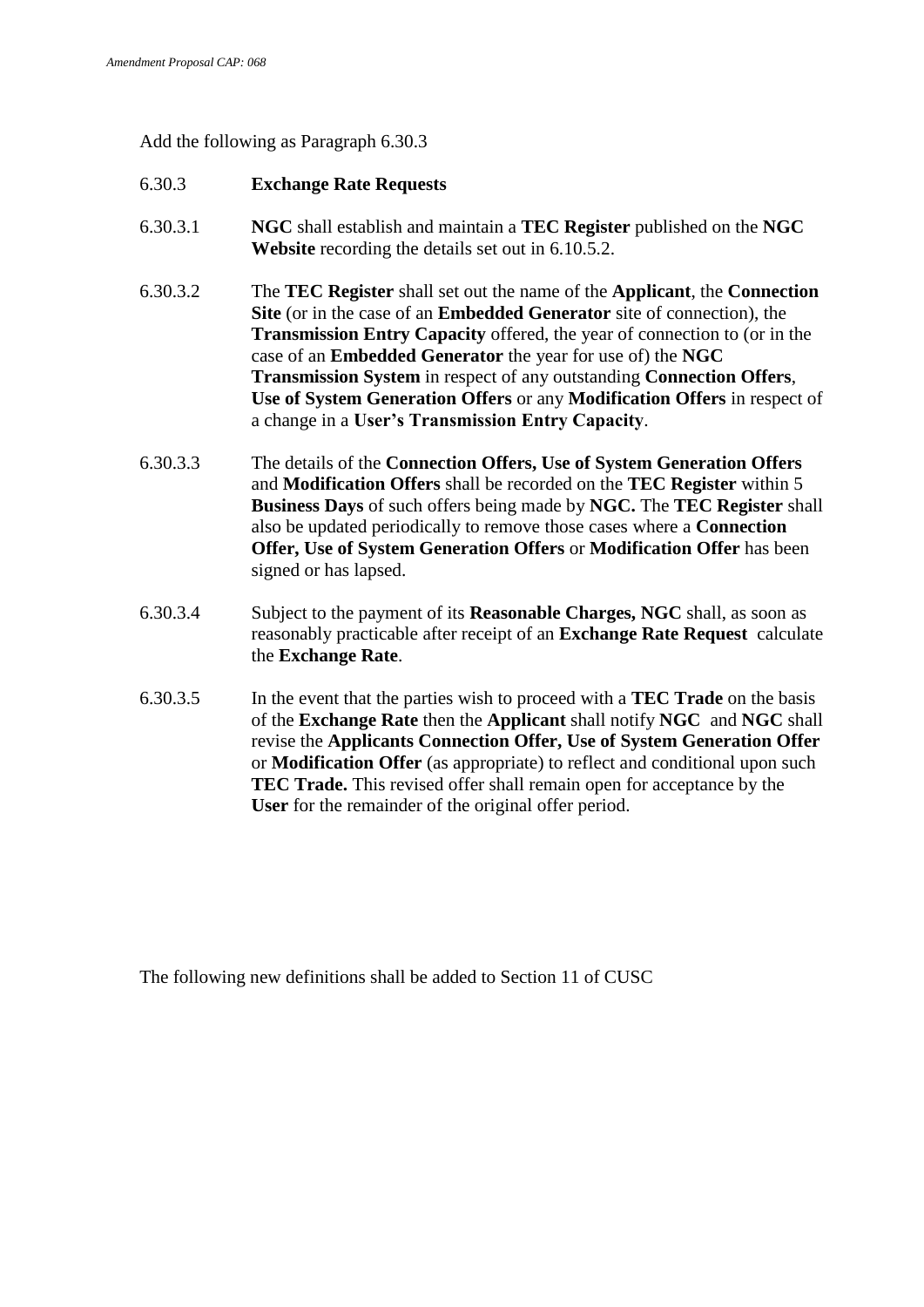| <b>Exchange Rate</b>           | The Transmission Entry Capacity<br>available to a specific party as a direct<br>result of a specific reduction in the                                                    |
|--------------------------------|--------------------------------------------------------------------------------------------------------------------------------------------------------------------------|
|                                | <b>Transmission Entry Capacity</b><br>available to another party.                                                                                                        |
| <b>Exchange Rate Request</b>   | a joint request from an Applicant and<br>another User or Applicant to calculate<br>the <b>Exchange Rate</b> that would apply<br>were they to agree to a <b>TEC Trade</b> |
| <b>TEC</b> Register            | The register set up by NGC pursuant to<br>Paragraph 6.30.3.1                                                                                                             |
| <b>TEC Trade</b>               | a trade between parties of their<br>respective Transmission Entry<br>Capacity.                                                                                           |
| Use of System Generation Offer | A Use of System Offer in substantially<br>the form of Exhibit E to CUSC                                                                                                  |

The notes within CUSC Exhibit B (Connection Application) shall be amended by the addition of the paragraph below and the following paragraphs renumbered accordingly;

9 In accordance with Paragraph 6.30.3 of **CUSC NGC** will need to disclose certain information contained in the application and shall need authorisation from the **Applicant** in respect of this.

The signature page of CUSC Exhibit B (Connection Application) shall be amended by the addition of the paragraph below and the following paragraphs renumbered accordingly;

5 We confirm our agreement to the disclosure in the manner set out in Paragraph 6.30.3 of **CUSC** of the information specified in such Paragraph.

The notes within CUSC Exhibit D (Use of System Application) shall be amended by the addition of the paragraph below and the following paragraphs renumbered accordingly;

10 In accordance with Paragraph 6.30.3 of **CUSC NGC** will need to disclose certain information contained in the application and shall need authorisation from the **Applicant** in respect of this.

The signature page of CUSC Exhibit D (Use of System Application) shall be amended by the addition of the paragraph below and the following paragraphs renumbered accordingly;

5 We confirm our agreement to the disclosure in the manner set out in Paragraph 6.30.3 of **CUSC** of the information specified in such Paragraph.

The notes within CUSC Exhibit I (Modification Application) shall be amended by the addition of the paragraph below and the following paragraphs renumbered accordingly;